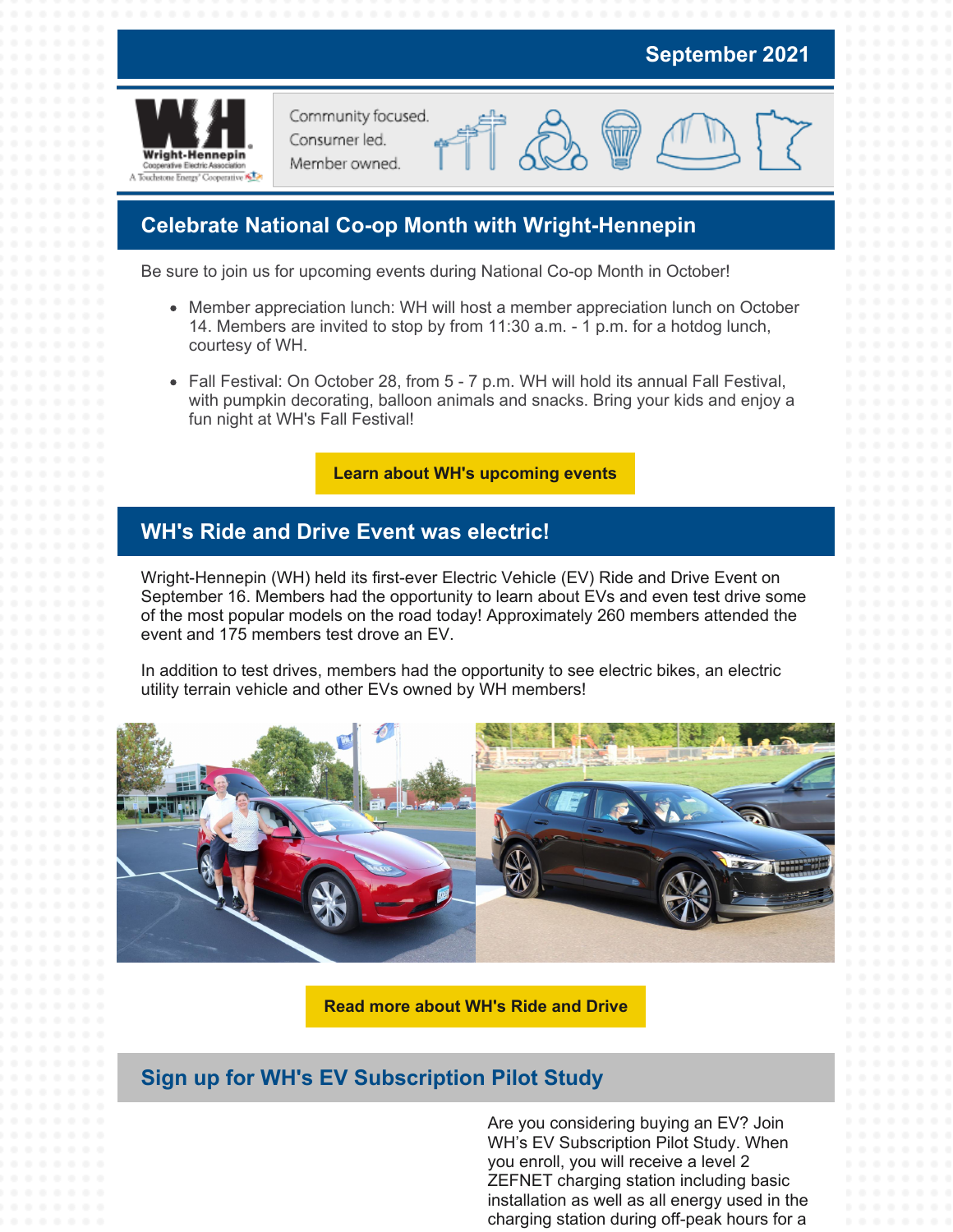

low price of \$49.99/month!

Interested in more information? Call WH at (763) 477-3000 and ask to speak to one of our EV product specialists to learn more.

**Learn more about WH's EV [subscription](https://www.whe.org/energy-savings-rebates/residential-programs-and-rebates/electric-vehicles/electric-vehicle-subscription-pilot-study.html) pilot study**

### **Protection whether you're home or away**

With a home security system from WH Security, you can be protected both while you are home and while you are away. Our systems offer two arming options: "Stay" and "Away."

When turning on your home security system, if you arm your system for Stay, it will deactivate the motion detectors so you are free to move around inside of the house while the alarm system is protecting the entry points including perimeter doors and windows. If you arm the system for Away, the system assumes no one is in the house. In addition to the perimeter and entry doors, the motion detectors will also be activated.

To learn more, call our security specialists at 763.477.3664.



**Visit WH [Security's](https://www.wh-security.com/) website**

### **Electricity remains a good value**

The cost of powering your home rises slowly when compared to other common expenses. Looking at price increases over the last five years, it's easy to see electricity remains a good value!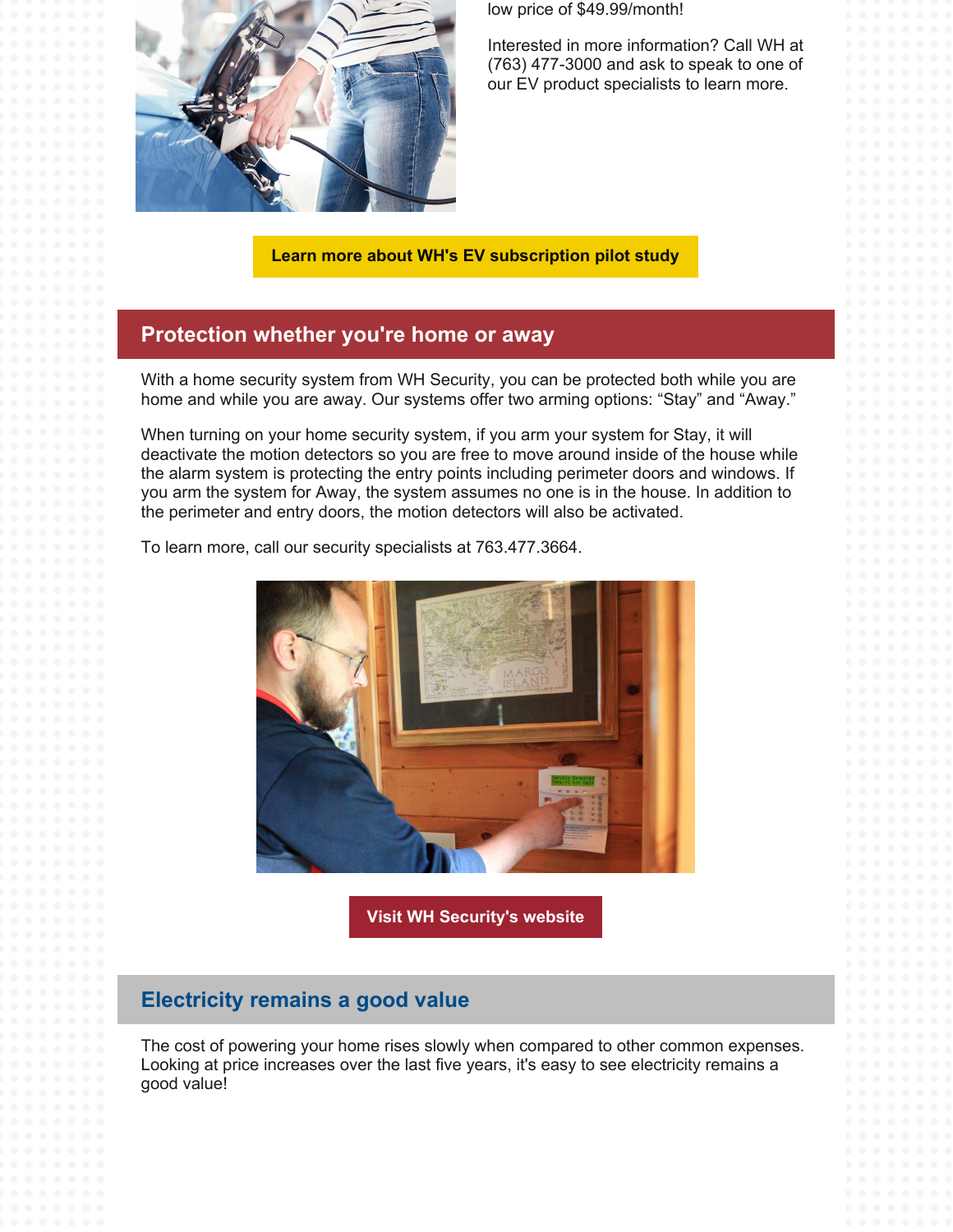# **ELECTRICITY REMAINS A GOOD VALUE**

The cost of powering your home rises slowly when compared to other common expenses. Looking at price increases over the last five years, it's easy to see electricity remains a good value!

#### Average Annual Price Increase 2015-2020



Sources: U.S. Bureau of Labor Statistics Consumer Price Index

### **September's no-bake recipe**

## **No-bake caramel apple cheesecake dip**

#### via [Iowa](https://iowagirleats.com/no-bake-caramel-apple-cheesecake-dip/) Girl Eats

#### **Ingredients**

- 8oz 1/3 less fat cream cheese, softened to room temperature
- 9oz Cool Whip
- sliced apples
- graham crackers

#### **For the Caramel Sauce\* (makes ~1 cup):**

- 1 cup packed brown sugar
- 1/2 cup half and half
- 1/4 cup butter
- dash of salt
- 1 Tablespoon vanilla

#### **Directions:**



- **1.** Combine brown sugar, half and half, butter and salt in a small saucepan over medium heat. Bring to a simmer while stirring constantly then turn heat down slightly and continue simmering while stirring until mixture has thickened, 8-10 minutes. Add vanilla then continue to simmer while stirring for 2 more minutes. Set aside to cool completely - can be done ahead of time.
- **2.** Reserve 2 Tablespoons caramel sauce for topping the dip with, then add 1 cup caramel sauce to a large bowl with cream cheese and whisk until smooth. Add whipped topping then fold with a spatula to combine. Refrigerate dip until completely chilled, at least 2 hours.